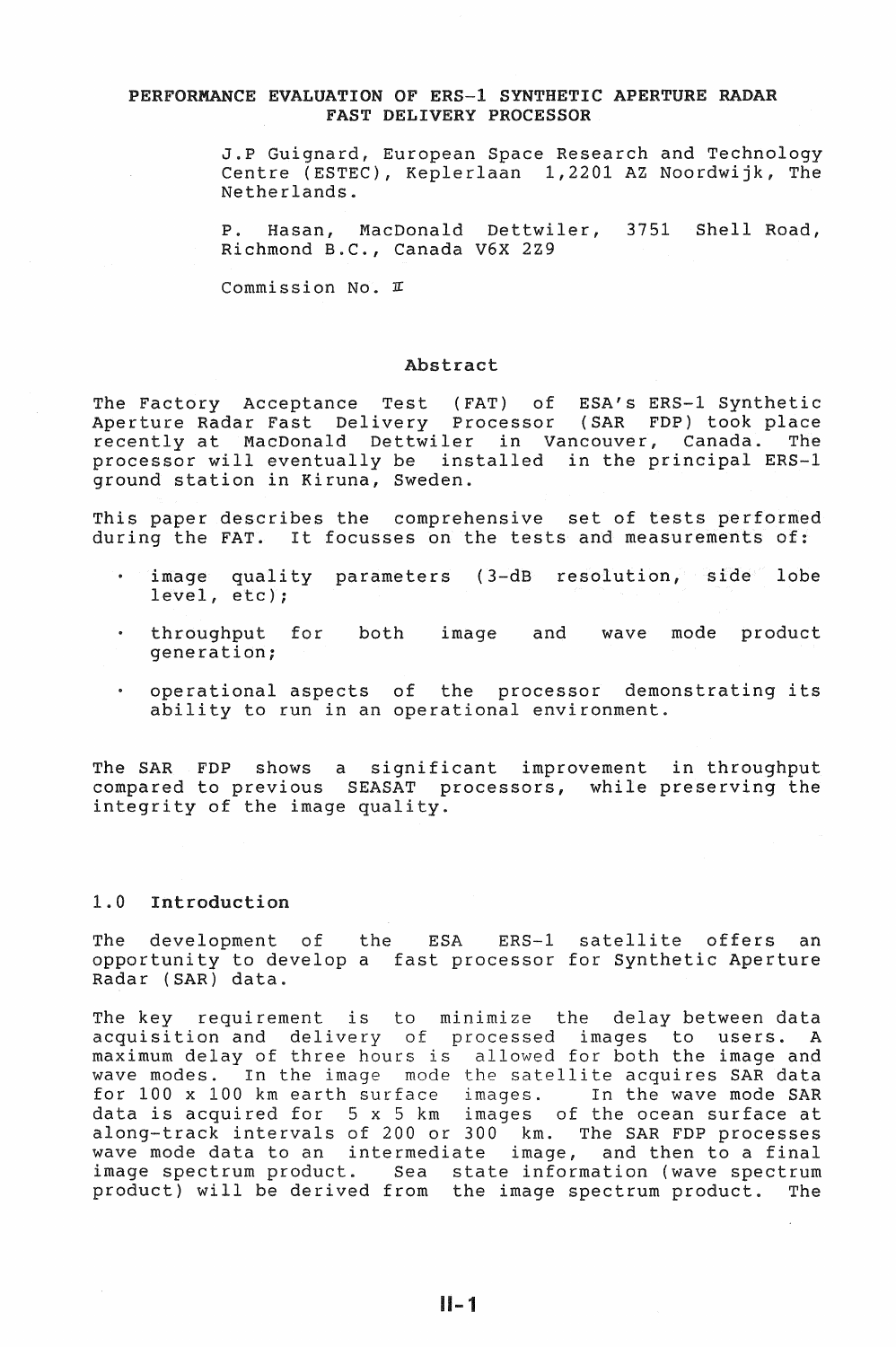image mode operates only while the satellite is visible from a ground station, while the wave ground seation, while the wave mode can operate dround the<br>orbit, since data can be recorded on-board and later downlinked to the ground station (see [1]). can operate around the

The features of a SAR processor capable of meeting such a requirement while preserving the quality of the product have<br>been defined and an ESA contract placed with MacDonald ESA contract placed with MacDonald Dettwiler for the processor's development. Development based on the design presented in  $[2]$  is now complete, and this paper describes the processor's actual performance.

# 2.0 Me

The SAR FDP was tested against all detailed requirements stated<br>in the SAR FDP requirements specifications. A verification specifications. A verification cross reference matrix was used to map each requirement to the test number in the acceptance test procedures document.

A total of 16 main tests, each of them consisting of various<br>subtests, were developed. These tests were designed to These tests were designed to<br>FDP meets its image quality demonstrate that the SAR requirements as well as its operational requirements.

The image quality tests were done by processing simulated point targets as well as pre-processed SEASAT data and then analysing the processed images. The operational aspects of the processor<br>were tested by scheduling the processor to generate all ene processed images. The operational dipencies of the processor possible products from image mode and wave mode data. The processor was also tested against possible errors in commands from the control computer, or in the input raw data.

#### $3.0$ Test Data Specifications

#### 3.1 Simulated Point Targets

Point target data is generated using a specially developed simulator running on the ST-100 array processor (developed and manufactured by STAR Technologies Inc.). Both image mode and wave mode data are simulated using ERS-1 parameters and copied to High Density Digital Tape (HDDT), which conforms to the ERS-1 downlink format.

Parameters are chosen to simulate extreme conditions such as maximum squint angle and maximum and minimum pulse repetition frequencies.

Point target positions are chosen to allow image quality measurements across the whole image. In particular, point targets are placed at the boundaries of the processor range invariance regions to demonstrate that image quality parameters are not degraded by any implementation specific restrictions.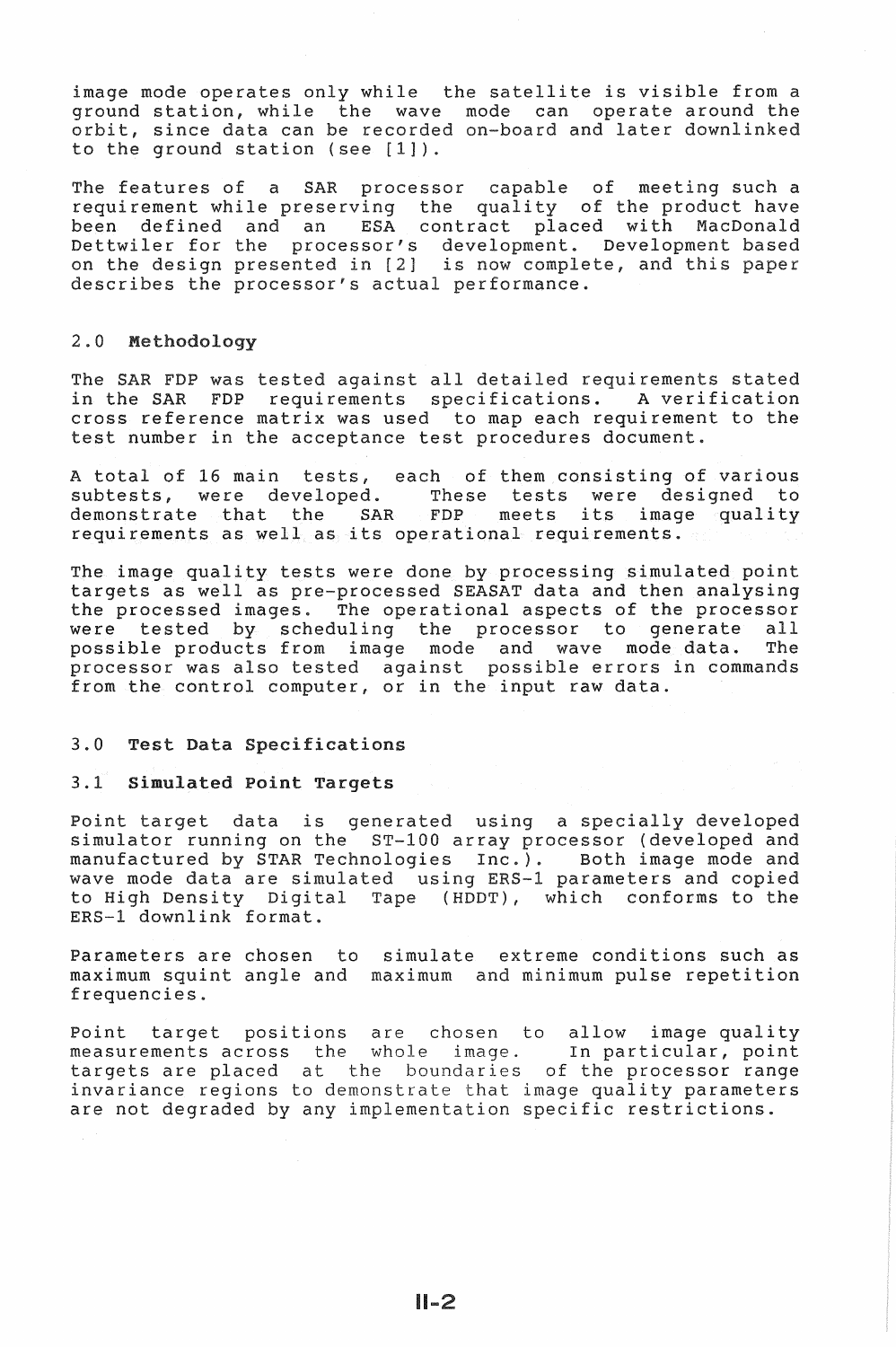# 3.2 Simulated Wave Data

The simulated wave data is used to test generation of the image spectrum product, which is the final SAR FOP wave mode product.

The wave data is approximated as a sinusoidal function characterized by its wavelength and direction.

Several data sets are generated using different wavelengths and directions so the averaging process and the rectangular to polar coordinates transformation during spectrum product generation can be tested extensively.

#### 3.3 Pre-processed SEASAT Data

Pre-processed SEASAT data is used to demonstrate that the SAR FOP can process real SAR data with image quality parameters comparable to those produced by MacDonald Dettwiler's SEASAT processor.

The pre-processing includes shifting the SEASAT data to baseband frequency so that the raw data is represented as complex numbers (real and imaginary parts) rather than as real numbers. Furthermore, the data is converted to 5-bit to resemble ERS-1 data and then copied to HDDT to conform with the ERS-1 downlink format.

# 4.0 Performance Test Results

The performance tests include image quality parameter measurements such as spatial resolution, side lobe level,<br>Integrated Side Lobe Ratio (ISLR), and also throughput (ISLR), and also throughput measurements. Typical results of the measurements are shown below. These results are compared with the values stated in the processor's requirements specification.

# 4.1 Spatial Resolution and Side Lobe Level

The spatial resolution is the 3-dB width of the point target response measured in both range and azimuth directions. The side lobe level is the highest side lobe level in the point target response relative to the main peak level. Results from the simulated point target data are as follows:

|                                                                                   | Requirement                                                            | Measured                 |
|-----------------------------------------------------------------------------------|------------------------------------------------------------------------|--------------------------|
| 3-db width in slant range:<br>3-db width in azimuth:                              | $\langle$ 1.44 pixels 1.29 pixels<br>$\langle$ 1.66 pixels 1.35 pixels |                          |
| side lobe level in range : $<-20.0$ dB<br>side lobe level in azimuth: $<-20.0$ dB |                                                                        | $-24.5$ dB<br>$-24.1$ dB |

Spatial resolution of the SEASAT image is also measured and compared with the image processed by the original SEASAT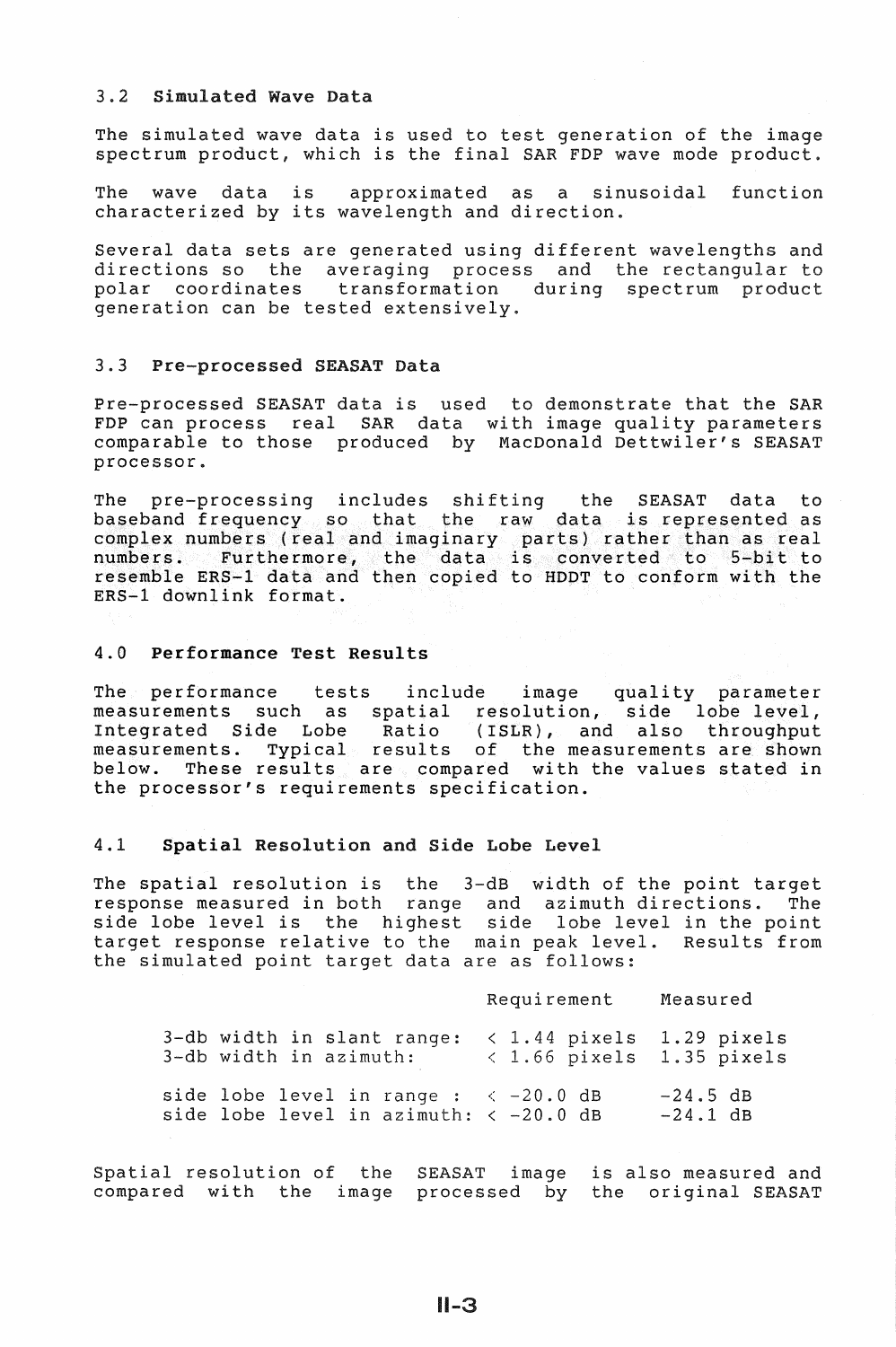processor. used for Two SEASAT test scenes, Goldstone result is as follows: Vancouver, are

> **SEASAT** Processor SAR FDP 25.2 metres

3-db width in ground range: 24.8 metres 3-db width in azimuth: 22.0 metres 22 3 metres

Figure 1 shows the Vancouver scene processed by the SAR FDP.



# FIGURE 1 SEASAT VANCOUVER SCENE PROCESSED BY THE SAR FOP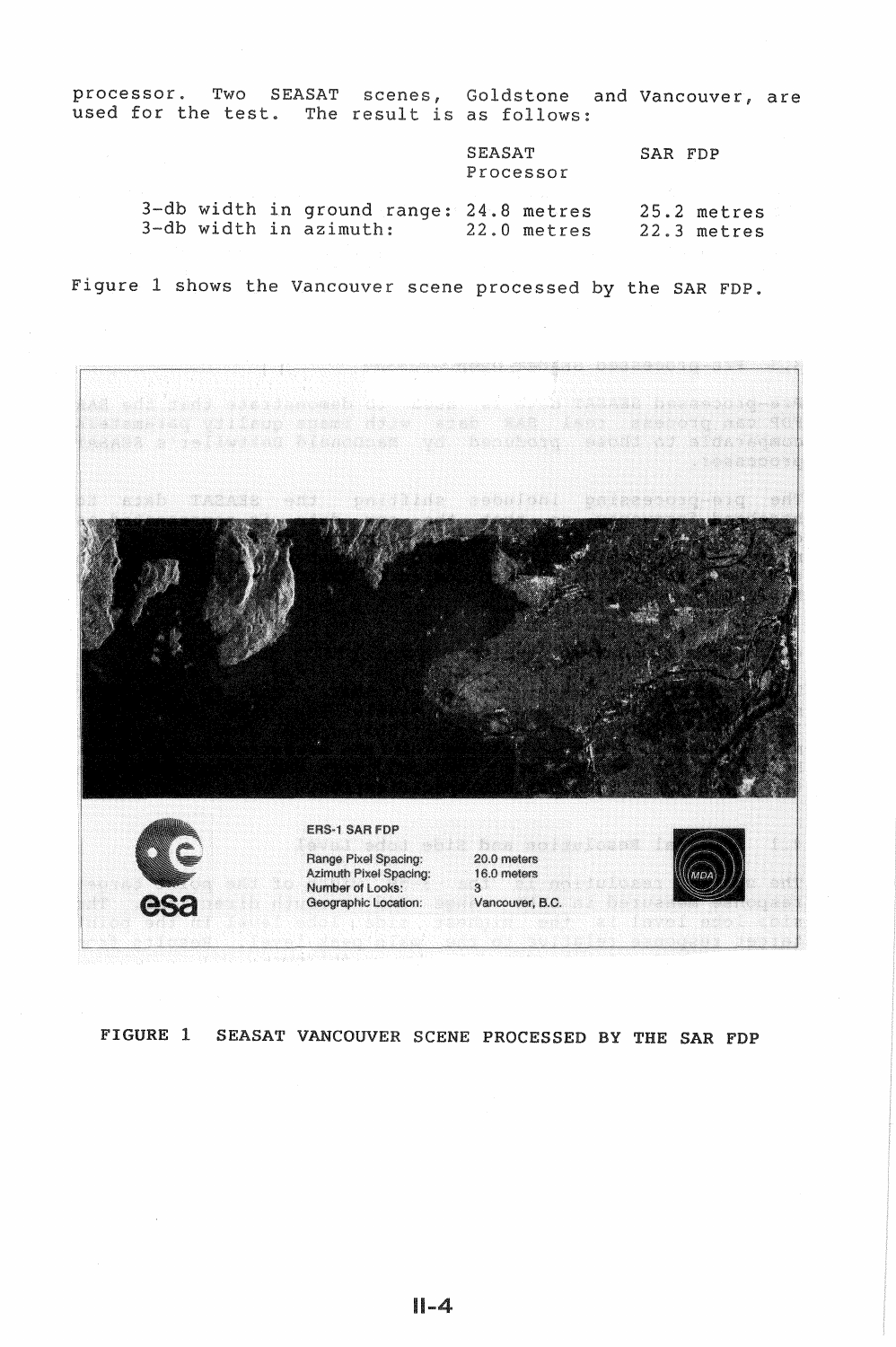#### 4.2 Integrated Side Lobe Ratio (ISLR)

The integrated side lobe ratio is the ratio expressed in dB between the side lobe power and the main ldbe power of the response from a point target. The main lobe power is the total power inside an area centered about the main peak and extending three resolution lengths in the range and azimuth directions. The side lobe power is the total power outside the main lobe but within an area bounded by ten resolution lengths in the range and azimuth directions.

The result of this ISLR measurement is -20.0 dB while the stated ISLR requirement is that the value be less than -12.0 dB.

#### 4.3 Point Target Misregistration

The point target misregistration is the misregistration of a point target's energy from its expected zero doppler location caused by approximations in the SAR processor. Misregistration due to orbit data and terrain height error is not included.

The results of the misregistration measurements are as follows:

|                         | Requirement    | Measured      |
|-------------------------|----------------|---------------|
| Range misregistration   | $+2.88$ pixels | $0.47$ pixel  |
| Azimuth misregistration | $+3.32$ pixels | $1.56$ pixels |

#### 4.4 Radiometric Linearity

Radiometric linearity is measured by the correlation coefficient between output point target peak power regression and input point target power.

The simulated point target data is generated with varying power so that the data cover the dynamic range of the ERS-1 input<br>data. The radiometric linearity value is required to be radiometric linearity value is required to be greater than 0.95, and the measured value is 0.98.

# 4.5 Product Localisation

The SAR FDP is required to compute the geographical position of the four corner points and the centre point of a 100 x 100 km image. The geographical positions are expressed in terms of geodetic latitude and longitude.

The computation is checked by comparing results with those obtained from an independent software program developed by ESA. Typical results are as follows:

|                    | Latitude | Longitude |
|--------------------|----------|-----------|
| ESA program result | 36.369°  | 239.338°  |
| SAR FDP result     | 36.369°  | 239.337°  |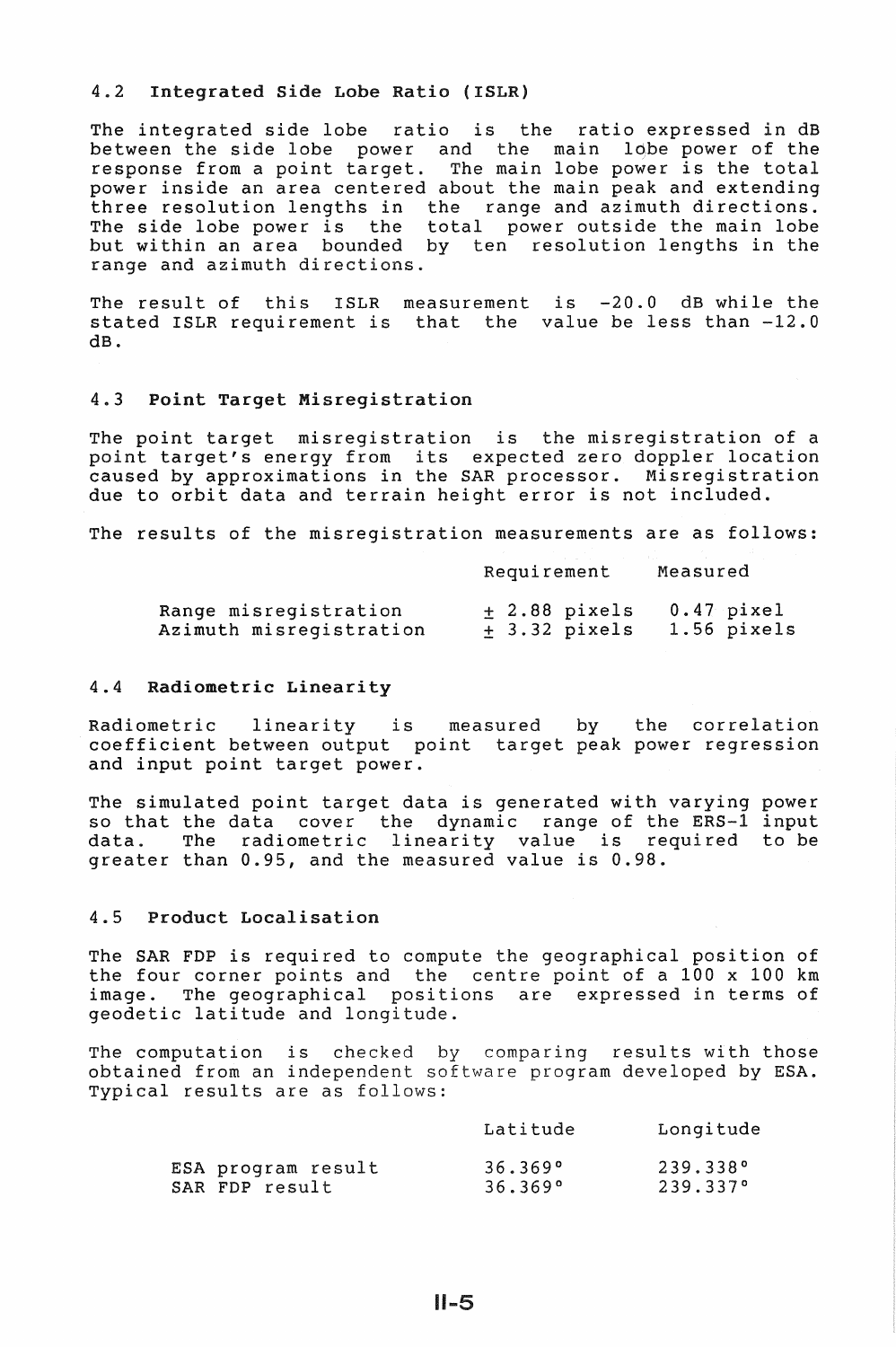#### 4.6 Throughput

The SAR FDP is required to generate the following image mode products within one orbit:

- three fast delivery image mode products (100 x 100 km scene);
- two image mode noise statistic and drift calibration pulse products;
- three image mode chirp replica products.

If the SAR FDP is configured to process wave mode data it is required to generate the following products within one orbit:

- 150 wave mode intermediate products (5 x 5 km scene);
- 150 fast delivery wave mode products (image spectrum);
- ten wave mode noise statistic and drift calibration pulse products;
- 150 wave mode chirp replica products.

The throughput has to be sustained from orbit to orbit for up<br>to ten consecutive orbits. Considering all ground station consecutive orbits. Considering all ground station<br>unal restrictions such as data acquisition and HDDT operational restrictions such as positioning, the SAR FDP is required to generate one fast delivery image mode product in less than 28 minutes. The tests show that one 100 x 100 km image mode scene can be generated in 27.3 minutes.

Similar consideration of the ground station operational restrictions during low rate data processing shows that one chirp replica, one intermediate and one image spectrum wave mode product must be generated in less than 28 seconds. throughput measurement during the test shows these products can be generated in 26 seconds.

#### 5.0 Operational Aspects

The operational aspects of the SAR FDP are tested by scheduling<br>the processor to generate all possible combinations of the processor to generate all possible combinations of<br>products. These include all the products listed for the These include all the products listed for the throughput tests plus extraction products such as raw data<br>products, general header products, and instrument header products, general header products, and instrument header<br>products. All products are checked against the output product All products are checked against the output product specifications in terms of their formats and expected values in the product headers.

In addition, several tests are designed to test the error handling strategy of the SAR FDP. The simulated errors include